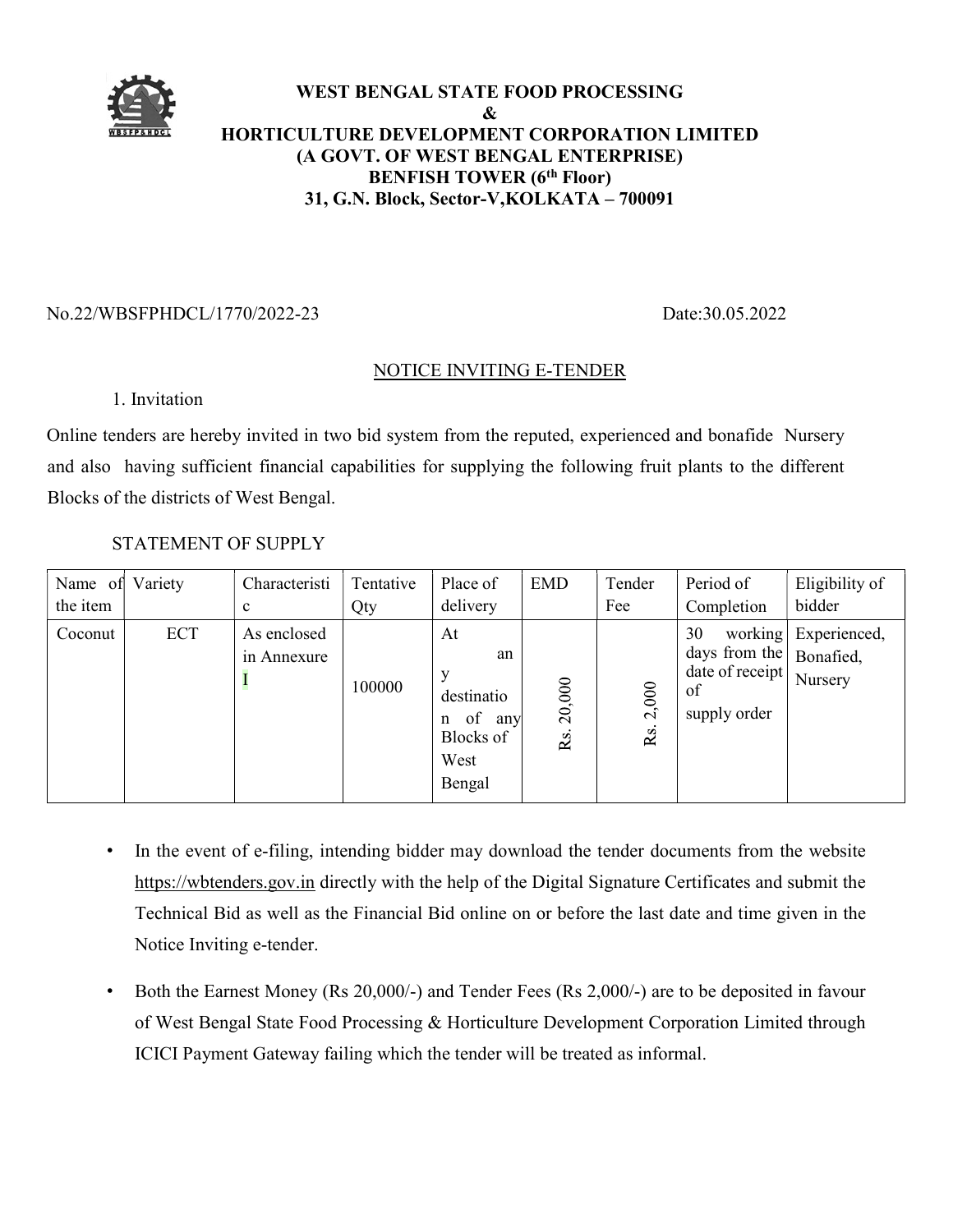- Both Technical and Financial Bids are to be submitted concurrently duly digitally signed in the website https://wbtenders.gov.in as per scheduled date and time. The documents submitted by the bidder should be properly indexed and self – attested with seal.
- The Financial Offer of the prospective bidder will be considered only if the Technical Bid of the bidder is found valid by the Tender Committee of WBSFP&HDCL. The decision of the Tender Committee will be final and binding on all concerned and no challenge against such decision will be entertained.

| Sl.<br>No. | PARTICULARS                                                                                                                                                                                                                                                 | DATE & TIME             |  |
|------------|-------------------------------------------------------------------------------------------------------------------------------------------------------------------------------------------------------------------------------------------------------------|-------------------------|--|
| 1.         | Date of uploading (Publishing) of N.I.T. and other<br>Documents (Online)                                                                                                                                                                                    | 30.05.2022              |  |
| 2.         | Documents download start date (Online)                                                                                                                                                                                                                      | 30.05.2022              |  |
| 3.         | Bid proposal submission start date (Online)                                                                                                                                                                                                                 | 30.05.2022              |  |
| 4.         | Pre Bid Meeting                                                                                                                                                                                                                                             | $06.06.2022$ at 2 P.M.  |  |
| 5.         | Documents download end date (Online)                                                                                                                                                                                                                        | 20.06.2022 up to 2 P.M. |  |
| 6.         | Bid proposal Submission end date (Online)                                                                                                                                                                                                                   | 20.06.2022 up to 2 P.M. |  |
| 7.         | Date & Time of opening of technical bids (Online)                                                                                                                                                                                                           | 22.06.2022 at 2 P.M.    |  |
| 8          | The tenderer should lodge objection to the tender inviting authority within two days<br>(48 hours) from the date of publication of list of technically qualified bidders and<br>beyond that time schedule no objection will be entertained by the authority |                         |  |

#### Date and Time Schedule

## 2. Eligibility criteria for participation in the Tender

- i. Experienced bonafied Nurseries
- ii. The prospective Bidder should have credential for supply of horticultural saplings of an amount not less than Rs 10 lakhs in any two years, either singly or cumulatively within the last five completed financial years i.e. F.Y. 2017-18, 2018-19 ,2019-20 , 2020-21 & 202122 to any State/ Central Government Organizations or State/ Central Govt. Undertakings or Statutory Bodies or Local Bodies or Parastatals.

2  $\qquad \qquad$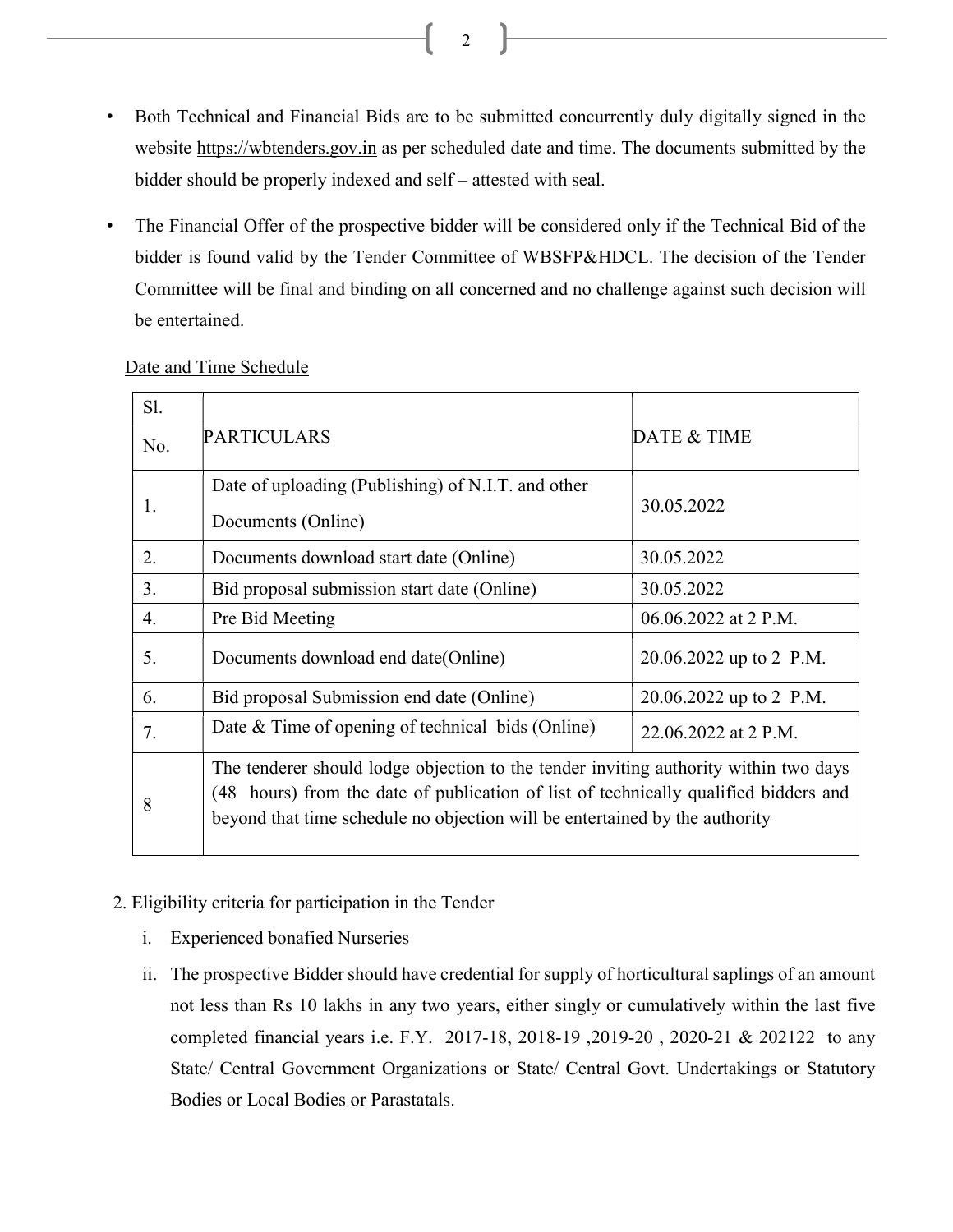- iii. The Bidder must submit the copy of the Payment Certificate or Work Completion Certificate, as the case may be, issued under the signature of the Competent Authority for supplying the Horticultural Sapling. The said Certificate should contain the particulars of the items supplied, period of supply and the total value of supply.
- iv. The minimum turnover of the Bidder should be at least Rs. 10,00,000/- per annum in any year within last five completed financial years,.
- v. Profit& Loss Statements and Balance Sheets for three years within the period from 2017- 18, 2018-19 ,2019-20 , 2020-21 & 2021-22 vi. Location of the nursery

should be furnished by the Bidder in Annexure II.

vii. The prospective Bidders must have the following documents in support of their Technical Qualification:

- PAN
- Professional Tax for the period FY 2021-22 or 2022-23
- Trade license/ Certificate of Enlistment (valid upto 31.03.2022)
- IT return of the 3 Financial Years within the period from 2017-18, 2018-19 ,2019- 20 , 2020-21 & 2021-22
- Profit& Loss Statements and Balance Sheets for three years within the period from 2017-18, 2018- 19 ,2019-20 , 2020-21 & 2021-22
- 3. Collection of Bid Documents

The bidder can search ad download the NIT and Tender Documents electronically from the computer once he logs on to the website, as mentioned, using the Digital Signature Certificate.

This is the only mode of collection of Tender Document.

4. Submission of Tender

Tender are to be submitted online only, on the e-tendering portal in the stated folders, one is Technical Bid and the other is Financial Bid, before the scheduled date and time using a valid Digital Signature Certificate.

- 5. Mandatory documents requirement
	- A. For Technical Proposal

 $\overline{3}$   $\overline{)$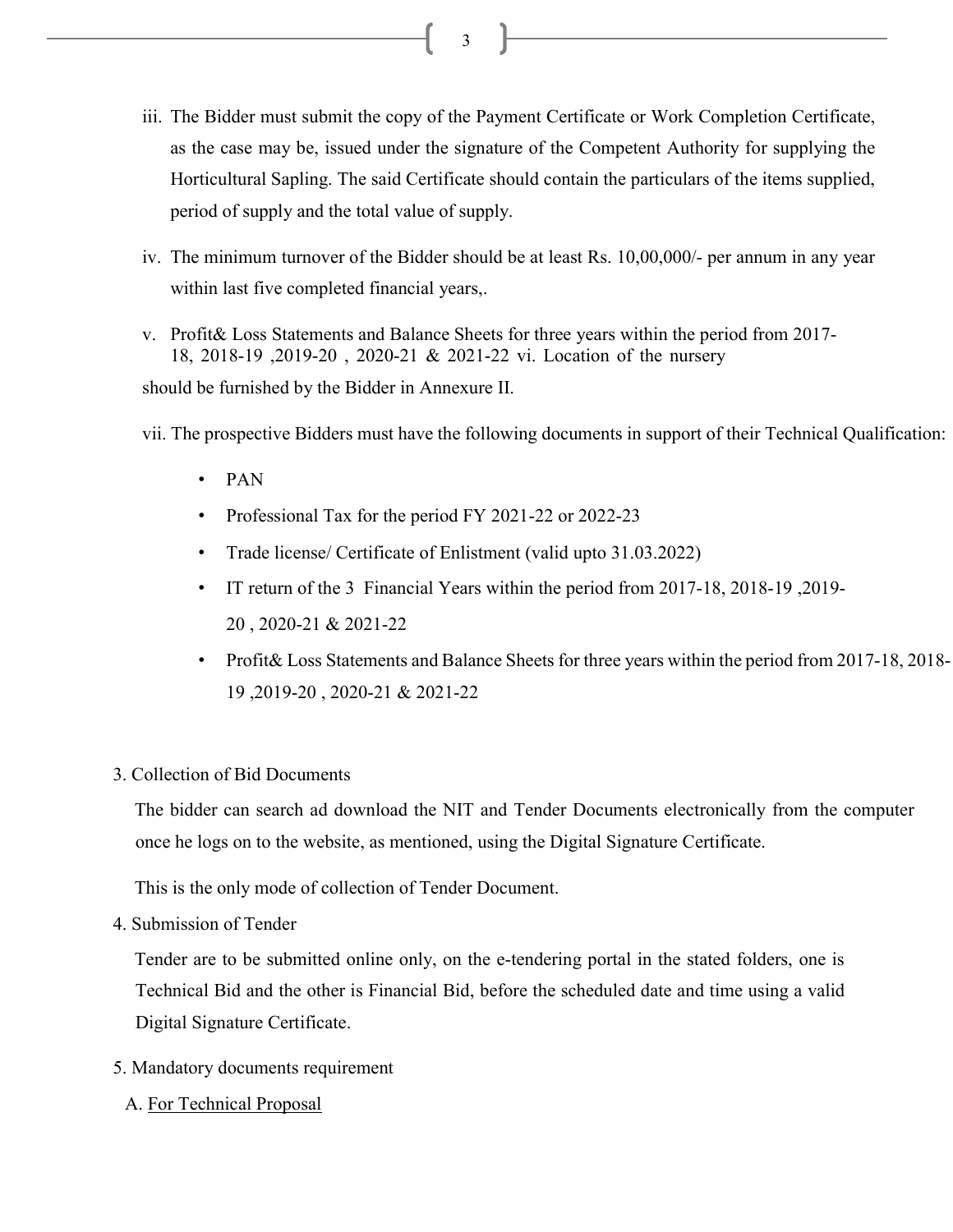4

The technical proposal shall contain the signed and scanned copies of the following:

- i. NIT with all terms and conditions
- ii. Application in Annexure II
- iii. Undertaking in prescribed format
- iv. Earnest Money Deposit and Tender Fees, as deposited through ICICI Bank Payment Gateway
- v. PAN
- vi. Professional Tax for the period FY 2021-22/2022-23
- vii. Trade license/ Certificate of Enlistment (valid upto 31.03.2022)
- viii. IT return of the 3 Financial Years within the period from 2017-18, 2018-19, 2019-20 , 2020-21 & 2021-22
- ix. Profit& Loss Statements and Balance Sheets for three years within the period from 2017-18, 2018-19 ,2019-20 , 2020-21 & 2021-22 The requisite documents are to be submitted in the respective folder of the E-Tender

portal. Failure in submission of any of the above documents or in the prescribed format shall render the Bidder liable to be rejected/ disqualified.

#### B. For Financial Proposal

The Financial proposal should contain-

Bill of Quantity (BOQ):- The Bidder is to quote the rate online in the space marked for quoting Zone wise rate per piece in the BOQ.

The rate is to be quoted in figure as well as in words.

The participant will be rejected in case it is uploaded in the folder of Technical Bid.

#### GENERAL TERMS AND CONDITIONS

1. Registration of Bidders

Any Bidder willing to take part in the process of e- Tendering will have to be enrolled and registered with the Government e-Procurement system/ Portal, http://www.wbtenders.gov.in. Each Bidder is to obtain a Digital Signature Certificate for submission of tenders from the approved Service Provider of the National Informatics Centre (NIC).

2. Collection of Bid Documents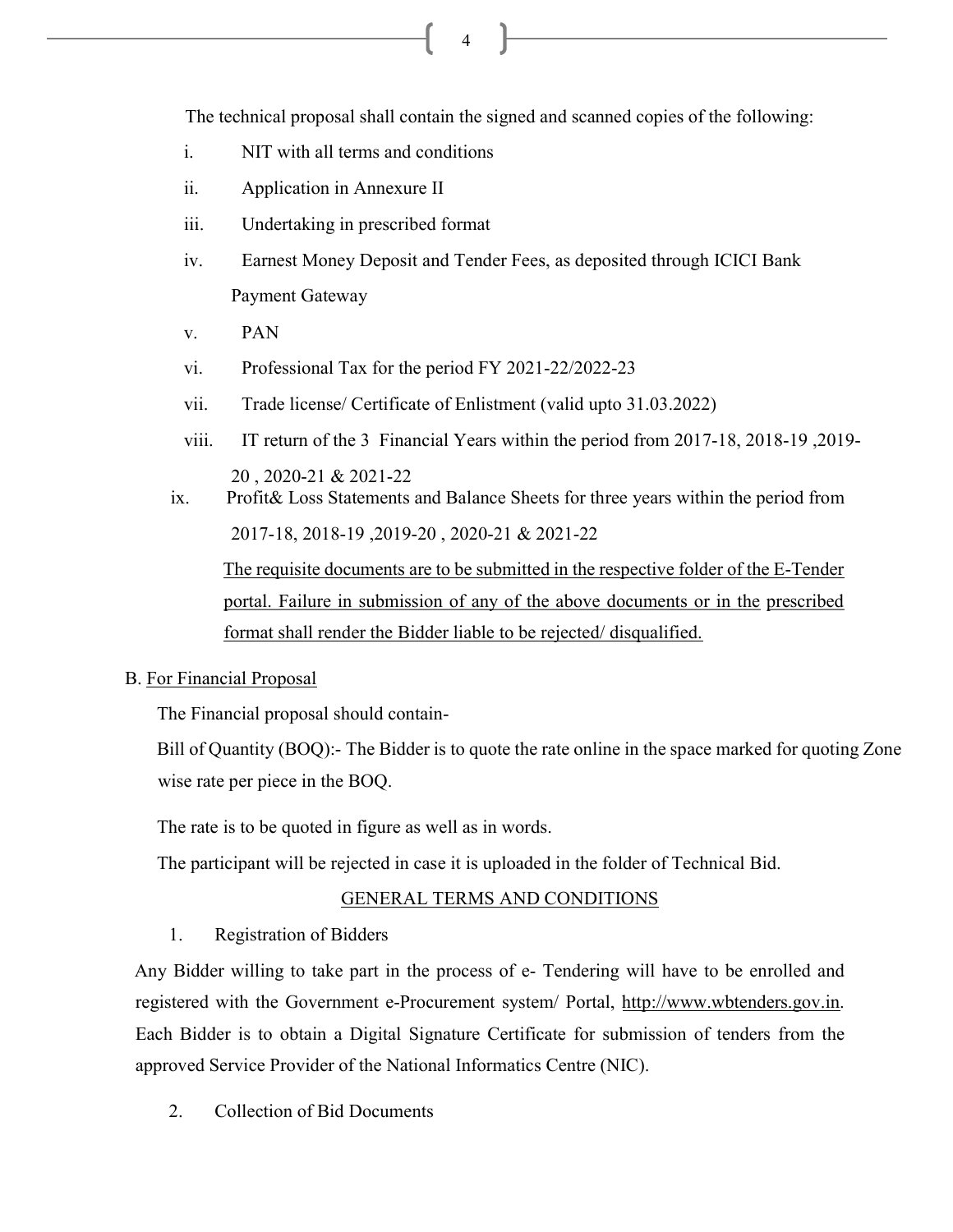The Bidder can search and download NIT and Tender Documents electronically from the Government e-Procurement system using the Digital Signature Certificate. This is the only mode of collection of Tender Documents.

#### 3. Submission of Tender

Tenders are to be submitted online on the website http://www.wbtenders.gov.in in two folders at a time, one in Technical Proposal and the other in Financial Proposal, before the prescribed date and time, using the Digital Signature Certificate. The documents submitted by the Bidder should be properly indexed and self-attested with seal.

4. Earnest Money & Tender Fees

#### a. Online Deposition of Earnest Money & Tender Fees

Earnest Money and Tender Fees are to be deposited in favour of the West Bengal State Food Processing & Horticulture Development Corporation Limited through ICICI Bank Payment Gateway failing which the tender will be treated as informal. The Bidders desirous of taking part in the tender have to deposit Earnest Money @ Rs. 20,000/- (Rupees Twenty thousand Only) and Tender Fees @ Rs 2,000/- (Rupees Two Thousand only). For deposition of Earnest Money (at the prescribed rate) & Tender Fees, the Bidders can refer to the user manual available in "Bidders Manual Kit (Point 10)". Payment should not be made in Corporation's Account directly. It should be deposited through options available on the tendering portal only.

#### b. Refund of Earnest Money deposit

The Earnest Money of all unsuccessful Bidders will be refunded by the WBSFP&HDCL within 30 days from the date of finalization of tender, on receipt of application from the bidder. In case of successful Bidder, the Earnest Money deposit will be released after 30 days from the date of completion of supply. No interest on Earnest Money will be paid by the Corporation.

#### c. Forfeiture of Earnest Money deposit

Earnest Money deposit is liable for forfeiture in the event of:

a) Withdrawal of offers, while offers are under consideration during the validity period. b) Non acceptance of supply order.

c) Any unilateral revision made by the Bidder during the valid period of the offer.

 $\sqrt{5}$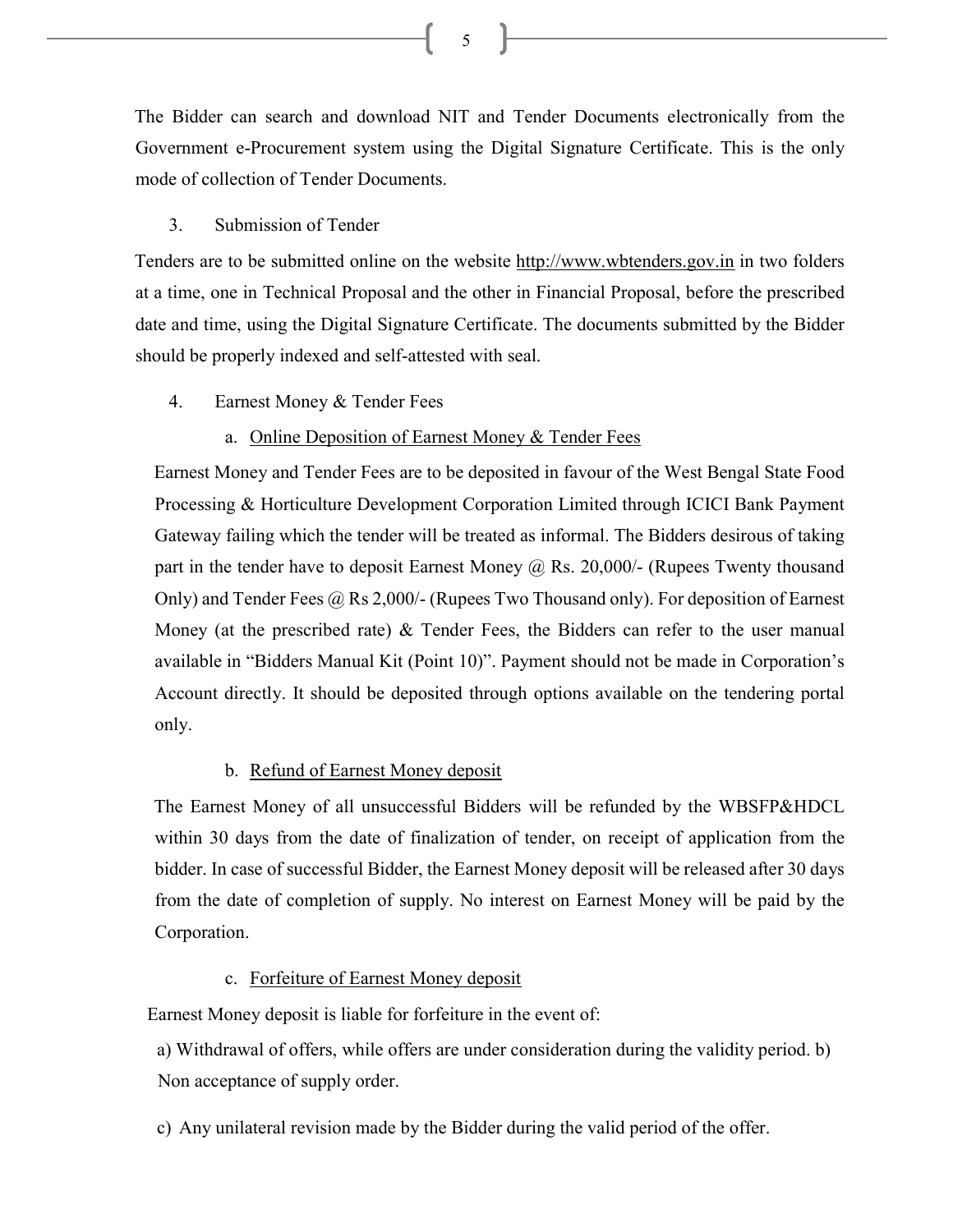6

d) Failure to execute supply of the entire order or part thereof.

d. Exemption of any kind for any of the eligible bidder towards cost of EMD will be according to

- 1. 4245-F(Y) dated 28<sup>th</sup> May'2013 issued by Finance Department, Audit Branch, Govt. of West Bengal. 2. 6718-F(Y) dated 08.09.2015 issued by Finance Department, Audit Branch, Govt. of West Bengal.
	- 5. Clarification of Bidding Document

If there be any discrepancy or obscurity in the meaning of any clause of the bid document or if there be any query of the intending bidder, the bidder shall set forth in writing such discrepancies, doubt, obscurity or queries and submit the same to the Corporation marked to the 'MD, WBSFP&HDCL'. The queries may be sent by email to wbsfphdcl $@g$ gmail.com.

The clarification given in response to the queries shall be final and binding on the bidder.

6. Amendment of Bidding Document

At any time, prior to the deadline for submission of bids, WBSFP&HDCL may, whether at its own initiative or in response to a clarification requested by a prospective bidder, modify the bidding documents by issuing amendments. Any such amendment shall form the part of the bidding document. Such amendments and clarifications will be published on the same website. Prospective bidders are requested to visit the mentioned websites on a regular basis to keep abreast of any news. WBSFP&HDCL will bear no responsibility or liability for bidders failing to do so.

In order to afford the prospective bidders reasonable time in which to take the amendment into account in preparing their bids, WBSFP&HDCL may extend the deadline for submission of bids. Such amendments, clarifications etc. shall be binding on the bidders and will be given due consideration by the bidders while they submit their bids and invariably enclose such documents as a part of the bid.

#### 7. Responsive Bidders

Prospective applicants are advised to note carefully the minimum qualification criteria before tendering the bids. Conditional/ incomplete tender will not be accepted under any circumstances. Bidders fulfilling all conditions and criteria set forth and qualifying in the Technical Bid as well as making submission of Financial Bid in stipulated manner shall be considered responsive.

8. Quoting the rates in BOQ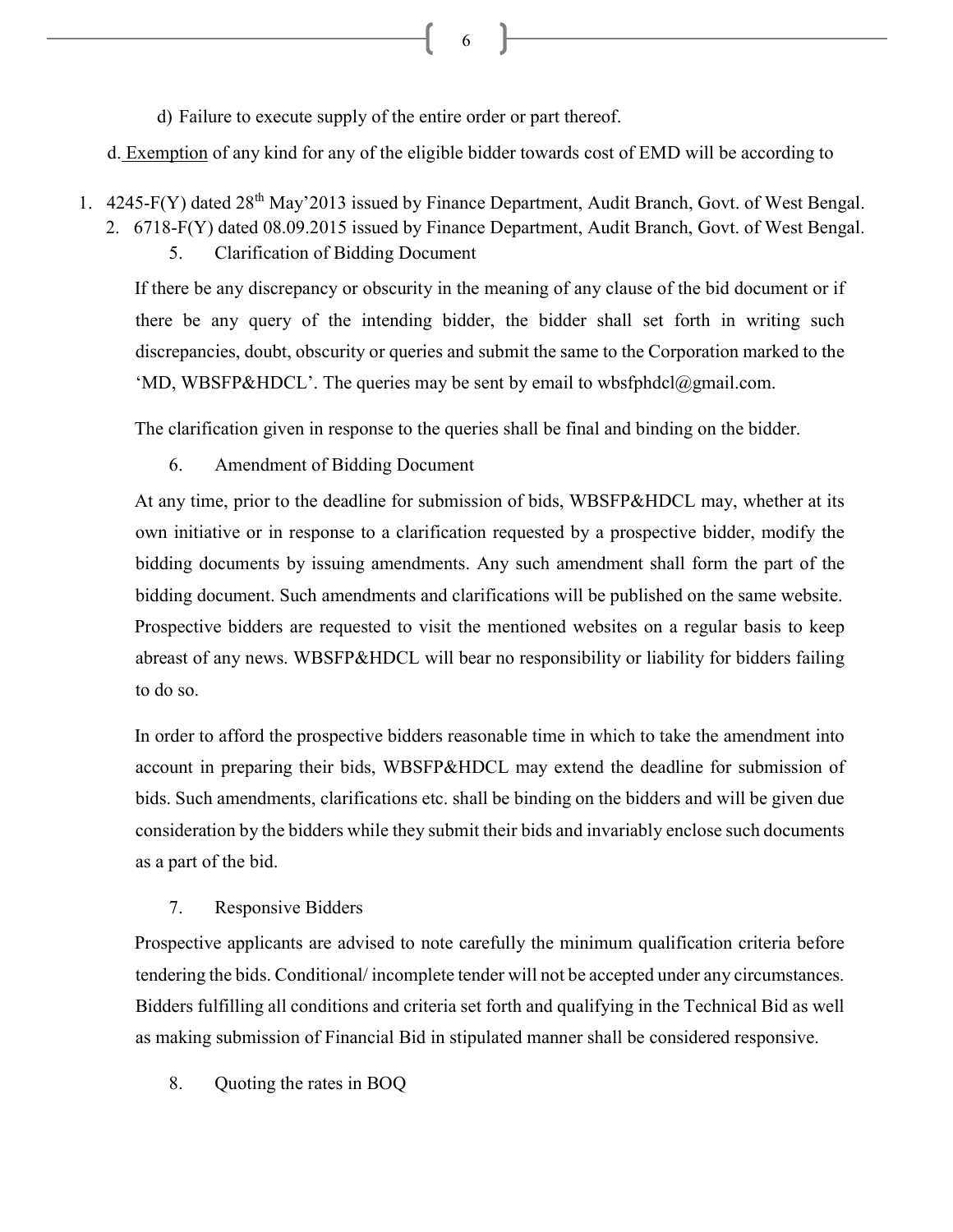- a. The intending Bidders are required to quote the rate online. No offline Tender will be entertained.
- b. Bidders are to quote the rate Zone Wise per piece for supply of the planting material at any destination of the Block of the Districts of West Bengal falling under the particular Zone.
- c. All Tender prices quoted in the BOQ shall be inclusive of all kind of Taxes, Cess, charges including packaging, transportation, loading, unloading, carrying and delivery up to the destination, losses, insurance, if any etc.
- d. The price should be firm, final and irrevocable and not subject to any change whatsoever even due to increase in cost of materials, other components, labor cost etc. and any changes or imposition of statutory levies till the completion of supply as per order.
- 9. Rate Validity

The rate shall remain effective ordinarily up to 180 days from the date of acceptance of Tender which may be extended further with mutual consent between the bidder and WBSFP&HDCL, unless terminated prematurely at its discretion and satisfaction.

- 10. Evaluation of Tenders for qualifying in Technical Bid
- a. All Bids will be evaluated and compared on the basis of the submitted documents. The Tender Inviting and Accepting Authority will determine the eligibility of each bidder through a Tender Committee. The bidders shall have to satisfy all the clauses specified in eligibility criteria, evaluation committee reserves the right to relax the evaluation criteria.
- b.During the scrutiny or before placing the Work Order, if it comes to the notice of the Tender Inviting Authority that the documents/ credential or any other paper submitted by the Bidder is incorrect/ manufactured/ fabricated, such Bidder's application/ offer shall be rejected without any prejudice.
- c.Technical proposal will be opened first by the Authorized representative of the WBSFP&HDCL electronically using Digital Signature Certificate.
- d.The Bidders may remain present at the office of WBSFP&HDCL during opening of Technical Proposals, if they so desire.
- e.Technical Proposals declared technically eligible by the Tender Committee will only be accepted and qualify for next stage of evaluation.
	- 11. Evaluation of Tender for qualifying in Financial Bid

7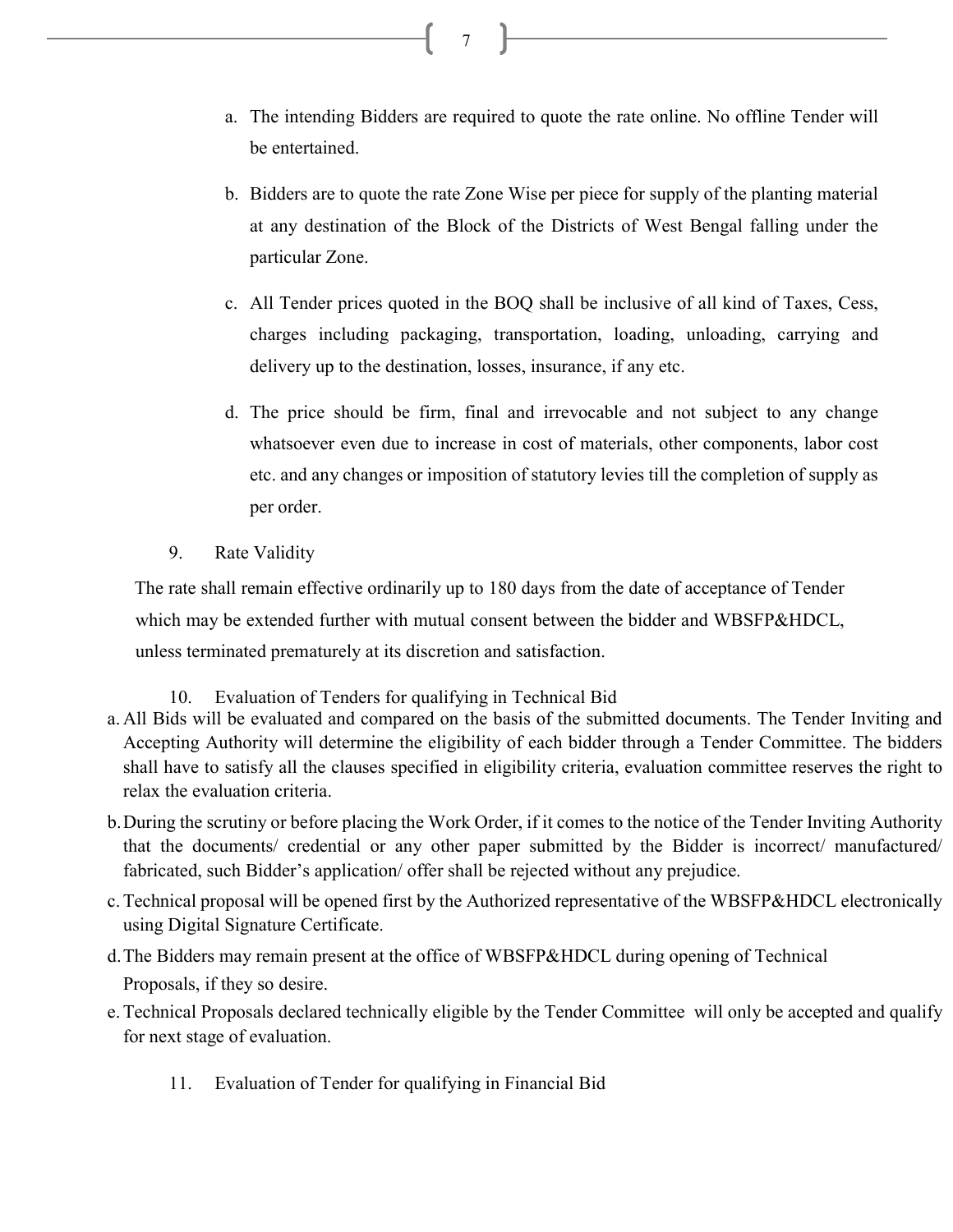- a. Financial proposals of only those Bidders declared technically eligible by the Tender Committee will be opened electronically on the web portal on the prescribed date.
	- b. The encrypted copies will be decrypted and the rates will be downloaded and read out to the Bidders remaining present at that time and to be handed over to the Tender Committee.
	- c. Pursuant to the scrutiny and decision of the Tender Committee, the summary list of eligible Bidders whose Financial Proposals will be considered will be uploaded in the web portal.
	- d. Lowest quoted rate shall normally be accepted. However, the Tender Inviting Authority reserves the right to accepting a bid other than the lowest on a specific ground to be recorded in writing.
	- e. The Tender Inviting Authority does not bind itself to accept any or all bids and reserves the right to reject any or all bids without assigning any reason whatsoever.
- 12. Inspection of the nurseries of the valid Bidder

The nursery of the valid Bidder may be inspected by the official representatives of the Corporation before issuance of the supply order.

13. Issue of supply order

The supply order will be issued to the L1 Bidder up to the available stock position of the requisitioned planting materials subject to the maximum of the certified capacity of the NHB

Further, the total requirement may increase / decrease by 10% of the quantity as mentioned above from time to time depending on the changing scenario.

Before issuance of the supply order, the Tender Inviting Authority may physically verify the credentials and other documents of the lowest bidder if found necessary. After verification, if it is found that the documents submitted by the lowest bidder are either manufactured or false, in that case, supply order will not be issued in favour of the said bidder under any circumstance and the Earnest Money deposited to this effect will be forfeited.

14. Splitting of Orders

The Corporation may decide to split the order amongst two or more bidders according to the exigencies of the case, at L1 rate.

8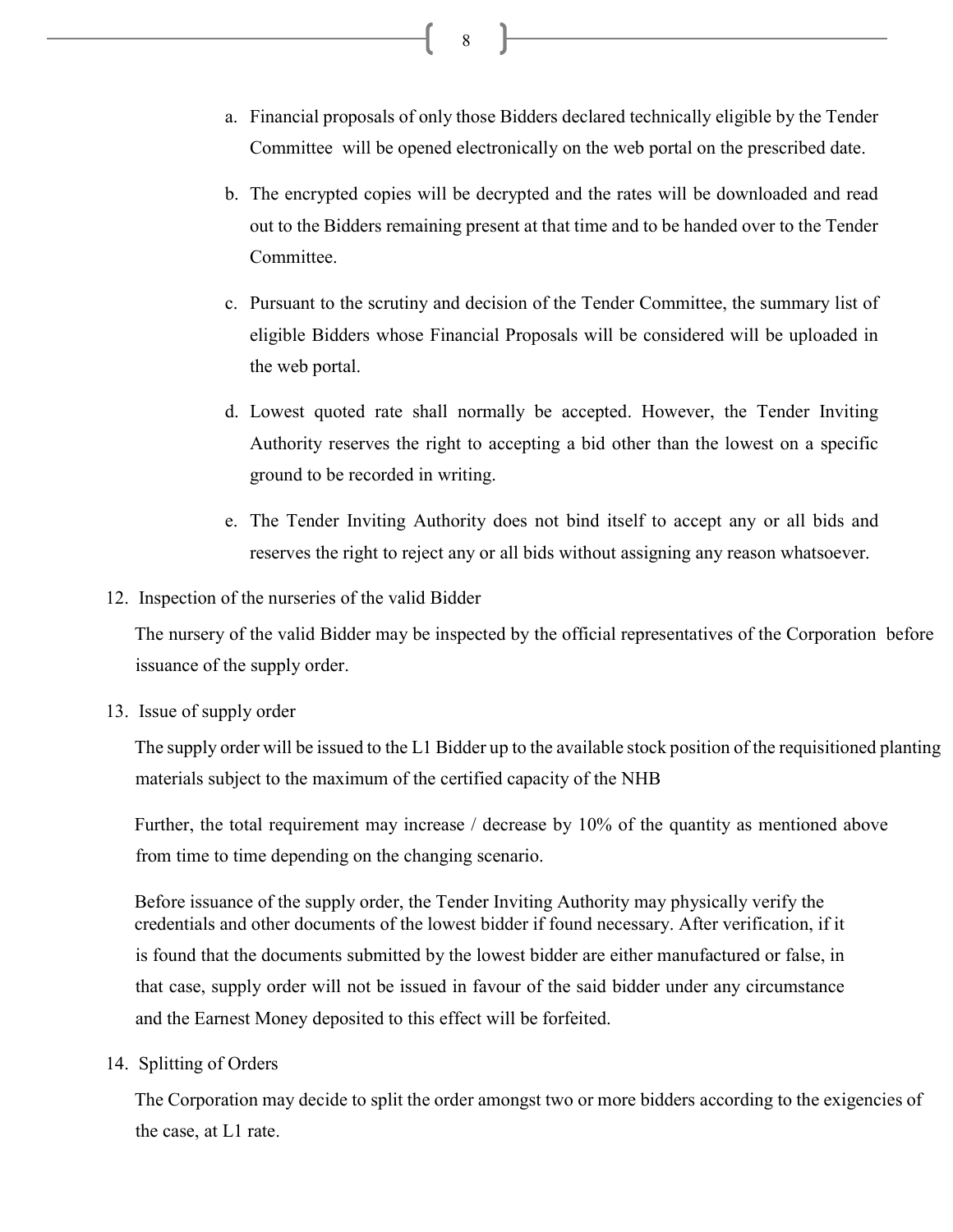9  $\qquad \qquad$ 

15. Agreement

The selected Bidder shall have to execute an Agreement in the prescribed format with WBSFP&HDCL within 7 days from the date of receipt of the order. The format of the agreement shall be communicated to the selected bidder along with the order.

16. Completion period of supply

The Bidder shall undertake to complete the supply within 30 working days from the date of receipt of supply order

17. Changes in specification

No deviation from the specification prescribed by the Corporation will be accepted by the authority.

18. Adherence to the prescribed Specifications

No deviation from the specifications prescribed by the Corporation will be accepted by the Authority.

19. Right to accept any bid and/ or to reject any or all bids

The Corporation reserves the right to accept or reject any or all bids and to annul the tendering process and all bids prior to issue supply order, without thereby, incurring any liability to the affected Bidder or Bidders or any liability to inform the Bidder of the ground for such action.

20. Delay in supply & Penalty

It is emphasized by the Corporation and understood by the Bidder that the period of delivery, stipulated in the supply order is the essence of the work. It is admitted by the bidder that any delay in delivery may obviate the necessity of supply and thereby affect the interest of the Corporation. If the reason of delay is beyond the control of the Bidder, then it should be communicated to the Corporation in writing for its necessary intervention and resolution.

If the bidder fail to deliver the plants within the time specified due to his fault or inefficiency, a sum equal to 0.5% of the price of the delayed material will be deducted from the final bill of the bidder

If the reason for non-supply or delay is beyond the control of the Bidder, the bidder has to communicate the difficulty, with valid justified reason, in writing to the WBSFP&HDCL, for non-imposition of the penalty.

21. Delivery of material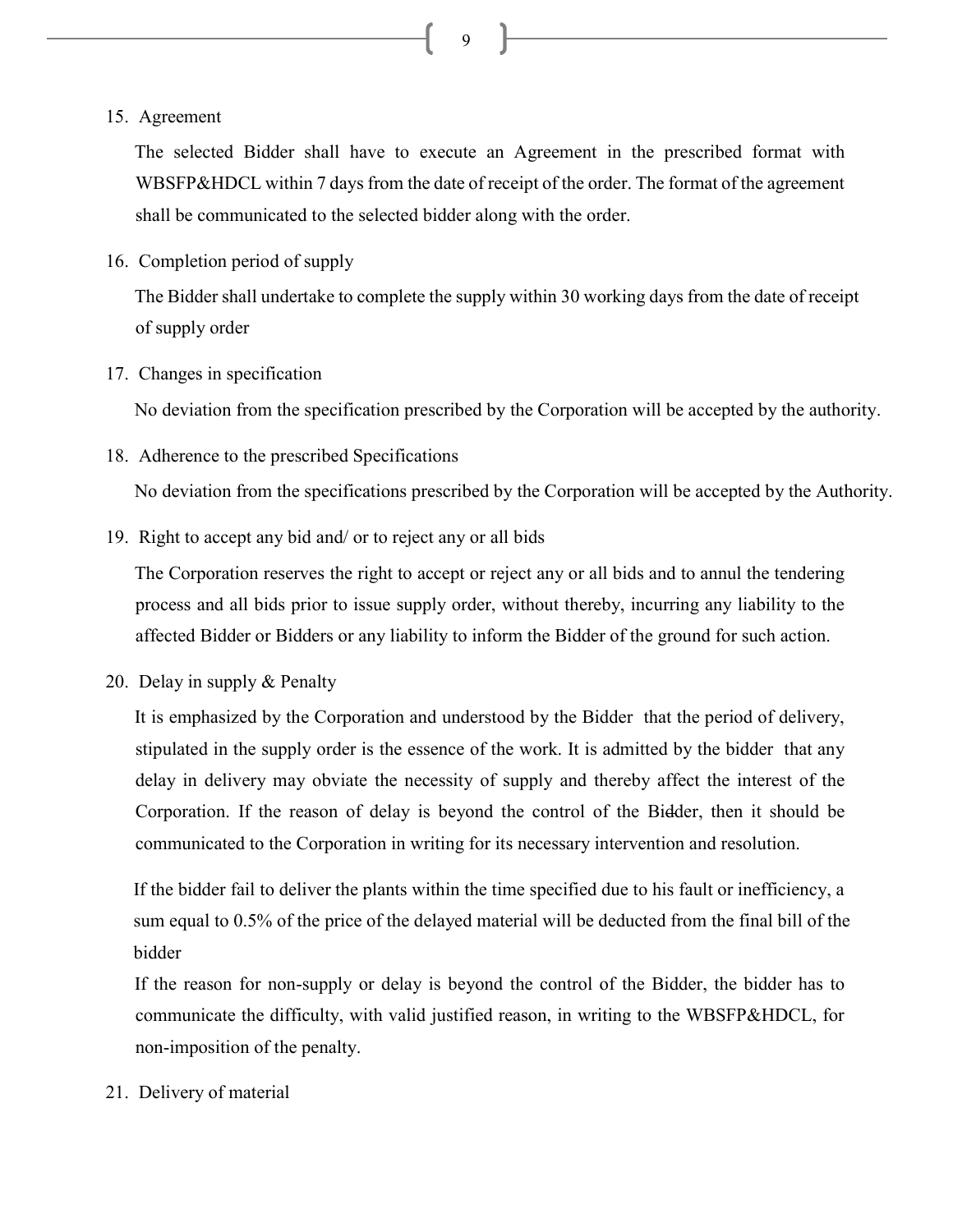- a. The bidder has to supply the indented item upto the Block level of the concerned District within 30 working days from the date of receipt of the supply order.
- b. The delivery time will be within 10 AM to 5 PM. The bidder shall contact the receiving authority before supply of the indented items.
- c. The materials will be checked thoroughly by the recipient Authority at the point of delivery and put their finding with regards to the quality and quantity on the body of the supply challan. Sufficient time will be provided by the Bidder for checking the quantity and quality of the supplied materials at delivery point.
- d. The substandard materials (if any), lacking the specification, will be rejected outright and the bidder will be liable to replace the said quantity within 7 calendar days from the date of such rejection.
- e. Prior to putting the Certificate/ Acknowledgement on the challans, the recipient authority shall satisfy himself of the quality and quantity.
- 22. Grounds for Disqualification
	- a. During scrutiny or at any stage of bidding process or even after issuance of supply order, if it comes to the notice of the Tender Inviting Authority that the Bidder has wilfully made any misleading or false representation in the documents/ statements and attachments submitted as the proof of the qualification requirements
	- b. If the Bidder fails to complete the supply within the period stipulated in the supply order due to his own fault/ inconvenience

Then in both the cases, the Corporation shall reserve the right to forfeit the Earnest Money deposited by the Bidder and also debar him from participation in the Tender process of the Corporation for the next 3(three) consecutive years. The Corporation shall take necessary penal action, including initiation of the proceeding of blacklisting against the Bidder.

23. Force Majeure

It is hereby defined as any cause, which is beyond the control of the Bidder or the Corporation, which such party could not foresee or with a reasonable amount of diligence could not have foreseen and which substantially affects the performance of the contract, such as

 $1 \quad \boxed{\qquad \qquad }$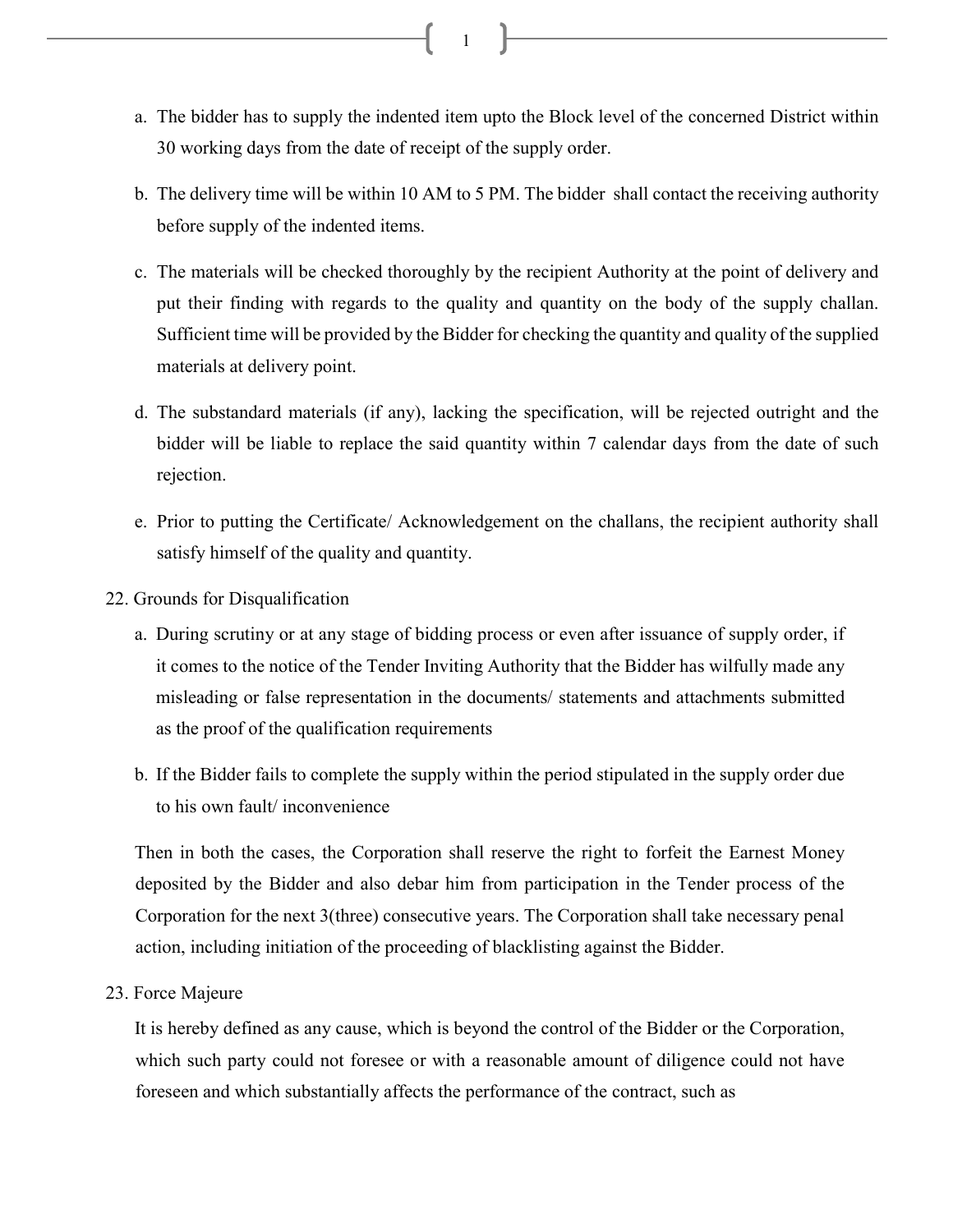- a. War, Hostilities or warlike operations (whether a state of war be declared or not), invasion, act of foreign enemy and civil war.
- b. Rebellion, revolution, insurrection, mutiny, usurpation of civil or military, Government Conspiracy, riot, civil commotion and terrorist area.
- c. Confiscation, nationalization, mobilization, commandeering or requisition by or under the order of any Government or de facto authority or ruler , or any other act or failure to act of any local Sate or National Government authority.
- d. Strike, Sabotage, lockout, lockdown, curfew, embargo, import restriction, port congestion, lack of usual means of public transportation, logistics and communication, industrial dispute, shipwreck, shortage of power supply, epidemics, pandemic, quarantine and outbreak of plague or other virus
- e. Earthquake, landslide, volcanic activity, torrential rain, fire, flood or inundation, tidal wave, typhoon or cyclone, hurricane, pandemic, nuclear and pressure waves or other natural or physical disaster.
- f. If either party is prevented, hindered or delayed from or in performing any of its obligations under the Contract by an event of Force Majeure, then it shall notify the other in writing of the occurrence of such event and the circumstances of the event of Force Majeure within thirty days after the occurrence of such event. The party who has given such notice shall be excused from the performance or punctual performance of its obligations under the Contract for so long as the relevant event of Force Majeure continues and to the extent that such party's performance is prevented, hindered or delayed.
- g. The party or parties affected by the event of Force Majeure shall use reasonable efforts to mitigate the effect of the event of Force Majeure up to its or their performance of the Contract and to fulfill its or their obligation under the Contract but without prejudice to either party's right to terminate the Contract.
- h. No delay or non-performance by either party to this Contract caused by the occurrence of any event of Force Majeure shall :
	- Constitute a default or breach of the contract.

 $1 \quad \boxed{\qquad \qquad }$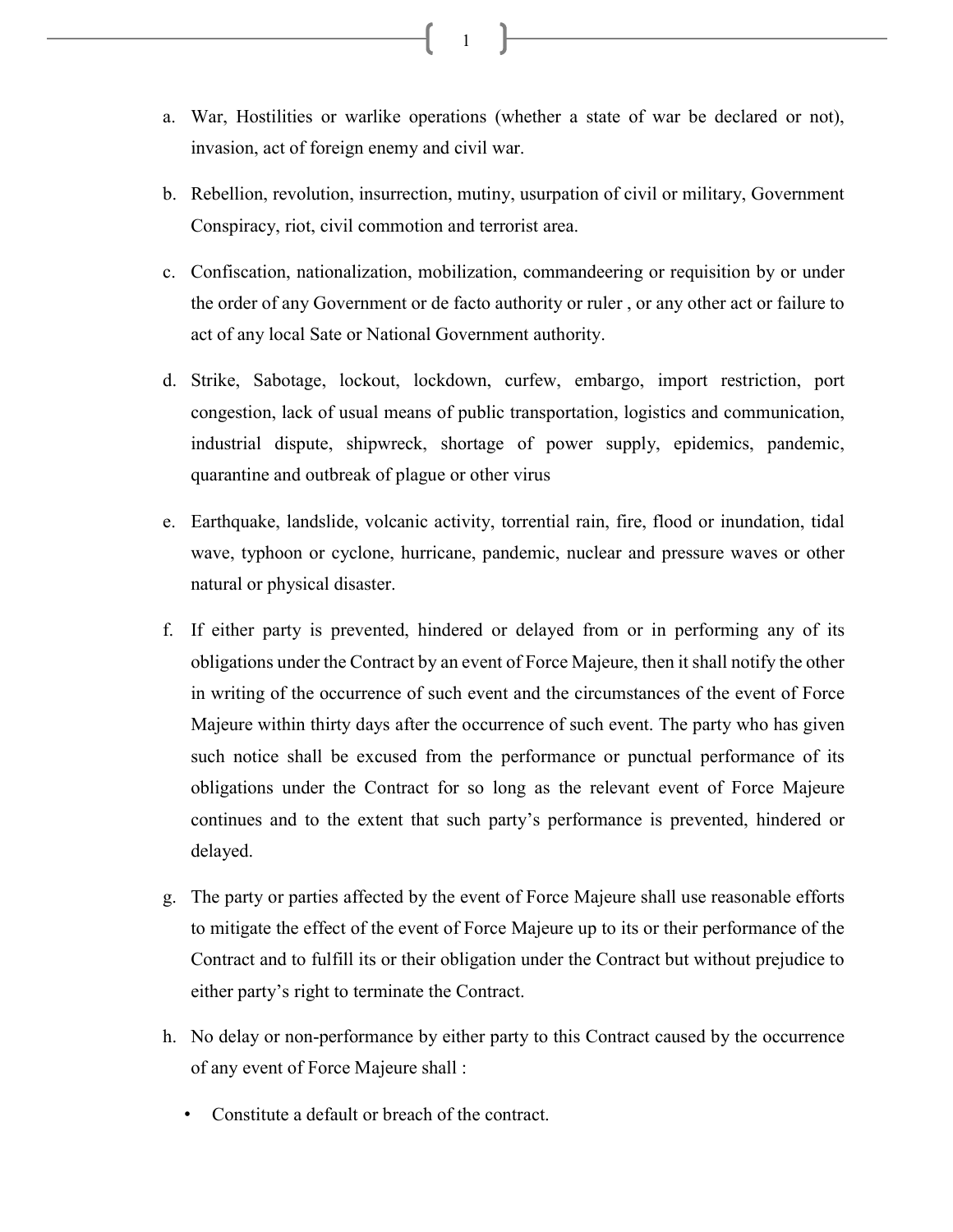• Give rise to any claim for damages or additional cost or expense occurred by the delay or non-performance. If, and to the extent, that such delay or non-performance is caused by the occurrence of an event of Force Majeure.

#### 24. Disputes

In the event of any question/dispute or difference arising between WBSFP&HDCL and the Agency on any matter covered by these Terms & Conditions or arising directly or indirectly therefrom or connected with these Terms & Conditions in any manner, the matter shall be sorted out between the Managing Director, WBSFP&HDCL and the Agency and in the case of non-resolution of dispute the matter shall be referred to the ACS / Pr. Secretary / Secretary of the Department of Food Processing Industries and Horticulture, Govt. of West Bengal. When at that level the dispute is not resolved, the dispute would be resolved by the sole Arbitrator appointed jointly by the two parties and his award shall be final.

The High Court of Calcutta alone shall have jurisdiction to adjudicate thereon.

The place of Arbitration will be Kolkata and the language shall be English. The award of the Arbitrator shall be binding on both the parties.

25. Negotiations

It is clarified that normally no rate negotiation will be done and therefore the Bidders should quote their lowest prices only, however, the Corporation may negotiate the rates with the L1 Bidder in exigencies, if required to do so.

#### 26. Payment of Bill

a. Invoice/ Bills, along with original receipted copy of Challan, have to be presented to the WBSFP&HDCL after completion of supply, the supplier shall receive payments on back to back basis i.e., WBSFPHDCL will pay to be supplier only after receiving of payments from concerned Government Departments/ Authority. The Corporation will not take any responsibility for payment until it has received payment from the concerned Govt. Departments/ Authority. No interest can be claimed by the Agency for any delay of receiving payment from Indenting Authority through Bank Transfer, to the bidder's acknowledged Bank Account, after deducting penalties, if any, arising due to sub standard/ delay supply.

b. The details of the Bank Account (Account No. and IFSC Code, Bank Name and Branch) and name of the Account Holder shall be submitted along with the Bill. If these details are given on a separate page, then that page must also be signed by the same person who is signing the Invoice / Bills along with stamp / seal.

 $1 \quad \boxed{\qquad \qquad }$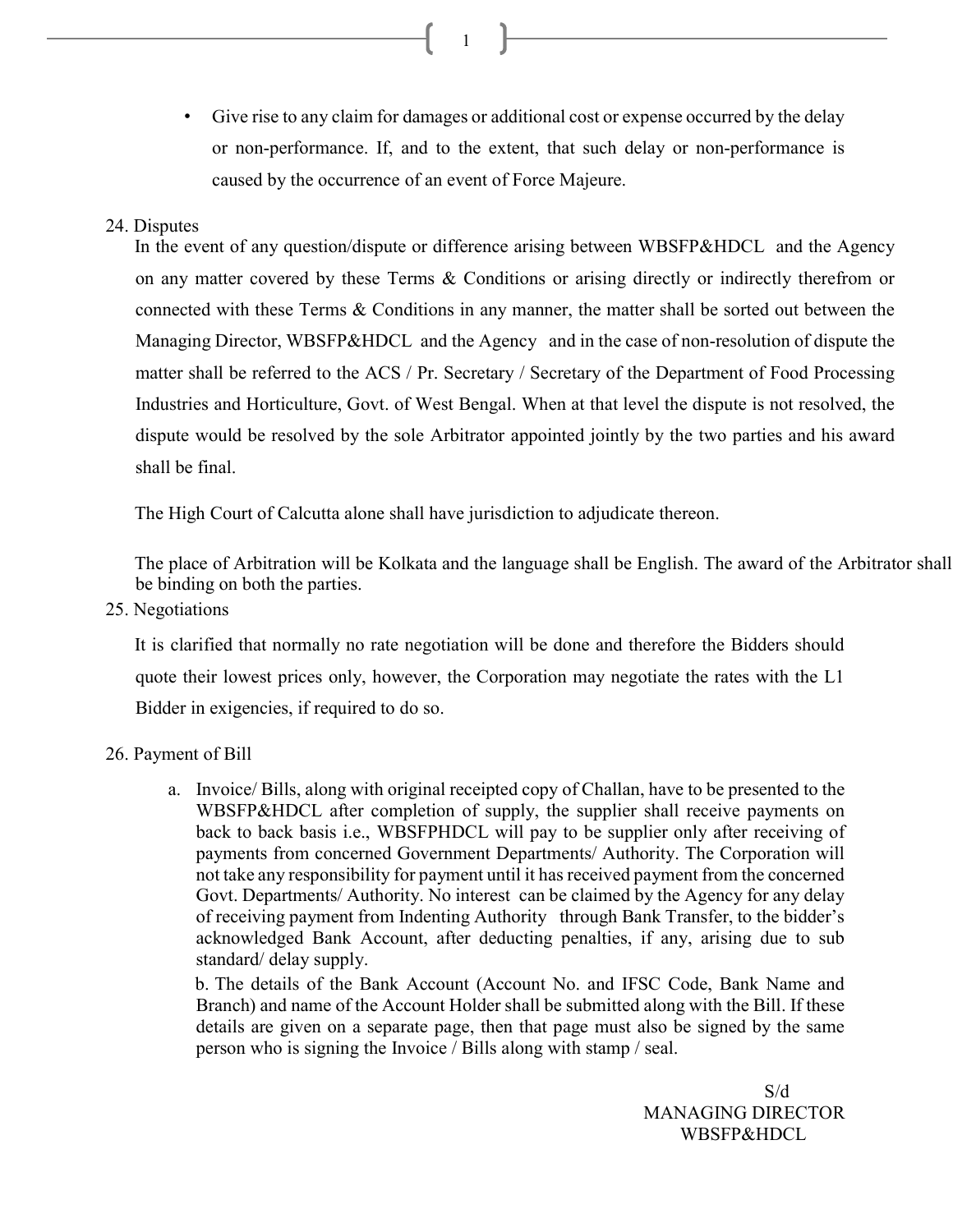## ANNEXURE – I

ſ

 $1 \quad \boxed{\qquad \qquad }$ 

# Name of the Item: Coconut

Variety: East Coast all

Desirable technical characteristics:

| Sl.<br>No.                  | <b>Characters</b>                | Specifications                                                                                                                             |
|-----------------------------|----------------------------------|--------------------------------------------------------------------------------------------------------------------------------------------|
|                             | Type of Sapling                  | Planting materials should be true to type & healthy.<br>Generally 9 to 12 month old which have 6-8 leaves                                  |
| $\mathcal{D}_{\mathcal{L}}$ | Root system                      | Well established sufficient roots which are properly secured in earthen<br>ball                                                            |
| 3                           | Height of plant                  | Plant should not be less than 60 cm in height                                                                                              |
| $\overline{4}$              | Diameter of stem                 | 10-12 cm collar girth when they are 9-12 month old. Early splitting of<br>leaves in another criteria in the selection of coconut seedling. |
| $\overline{\mathcal{L}}$    | Disease / pest (Health standard) | Healthy and free from pest and diseases                                                                                                    |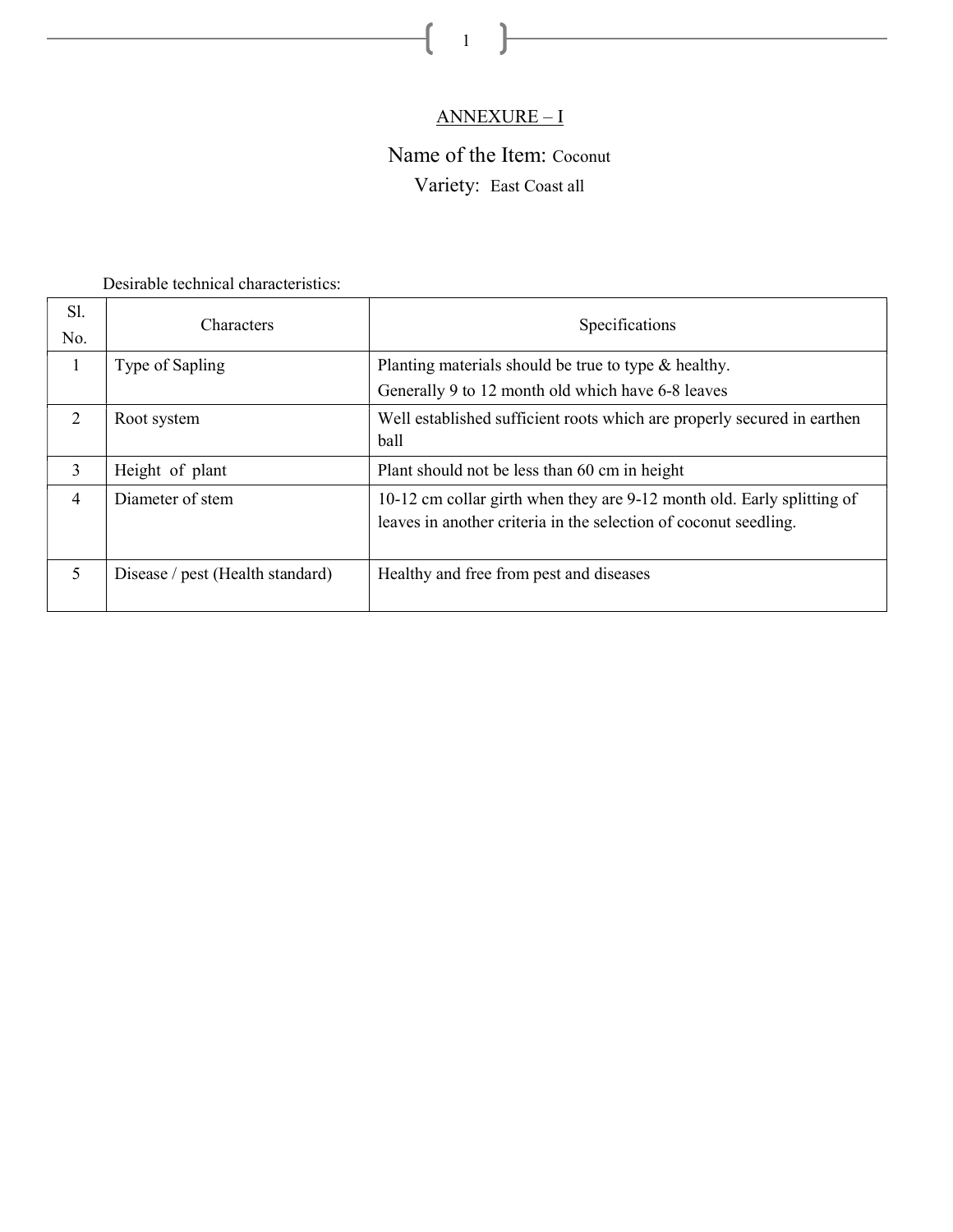$1 \quad \boxed{\qquad \qquad }$ 

#### ANNEXURE – II Application for participation in Technical Bid

To,

The Managing Director WBSFP&HDCL Benfish Tower (6<sup>th</sup> Floor) 31, GN Block, Salt Lake, Kolkata – 700091 Sub: Supply of Coconut

## Ref No.: NIT /WBSFPHDCL/1770/2022-23 dated 30.05.2022

Sir/ Madam,

Having examined the terms & conditions of the above NIT, I do hereby submit the following information and relevant documents for furtherance of my proposal for participation in the tender –

Eligibility Particulars

| Sl. No.        | Particulars                                                                                                     | Details thereof                     |
|----------------|-----------------------------------------------------------------------------------------------------------------|-------------------------------------|
| 1.             | Name of the Bidder                                                                                              |                                     |
| 2.             | a) Full Office address                                                                                          |                                     |
| 3              | b) E-mail ID                                                                                                    |                                     |
| $\overline{4}$ | c) Mobile No.                                                                                                   |                                     |
| 5              | Name of the contact person with Mobile number                                                                   |                                     |
| 6              | a) Location of the Nursery                                                                                      |                                     |
| 7              | b) No. of Planting Material available                                                                           | Crop:<br>Variety:<br>Qty Available: |
| 8              | Documents to be submitted by the Bidder<br>(scanned copies to be uploaded)                                      |                                     |
| 9              | a) Tender documents                                                                                             |                                     |
| 10             | b) EMD & Tender Fees                                                                                            |                                     |
| 11             | d) Credential                                                                                                   |                                     |
| 12             | e) PAN                                                                                                          |                                     |
| 13             | f) Professional Tax                                                                                             |                                     |
| 14             | g) Trade License                                                                                                |                                     |
| 15             | i) IT return of the 3 Financial Years within the<br>period from 2017-18, 2018-19, 2019-20, 2020-21<br>& 2021-22 |                                     |